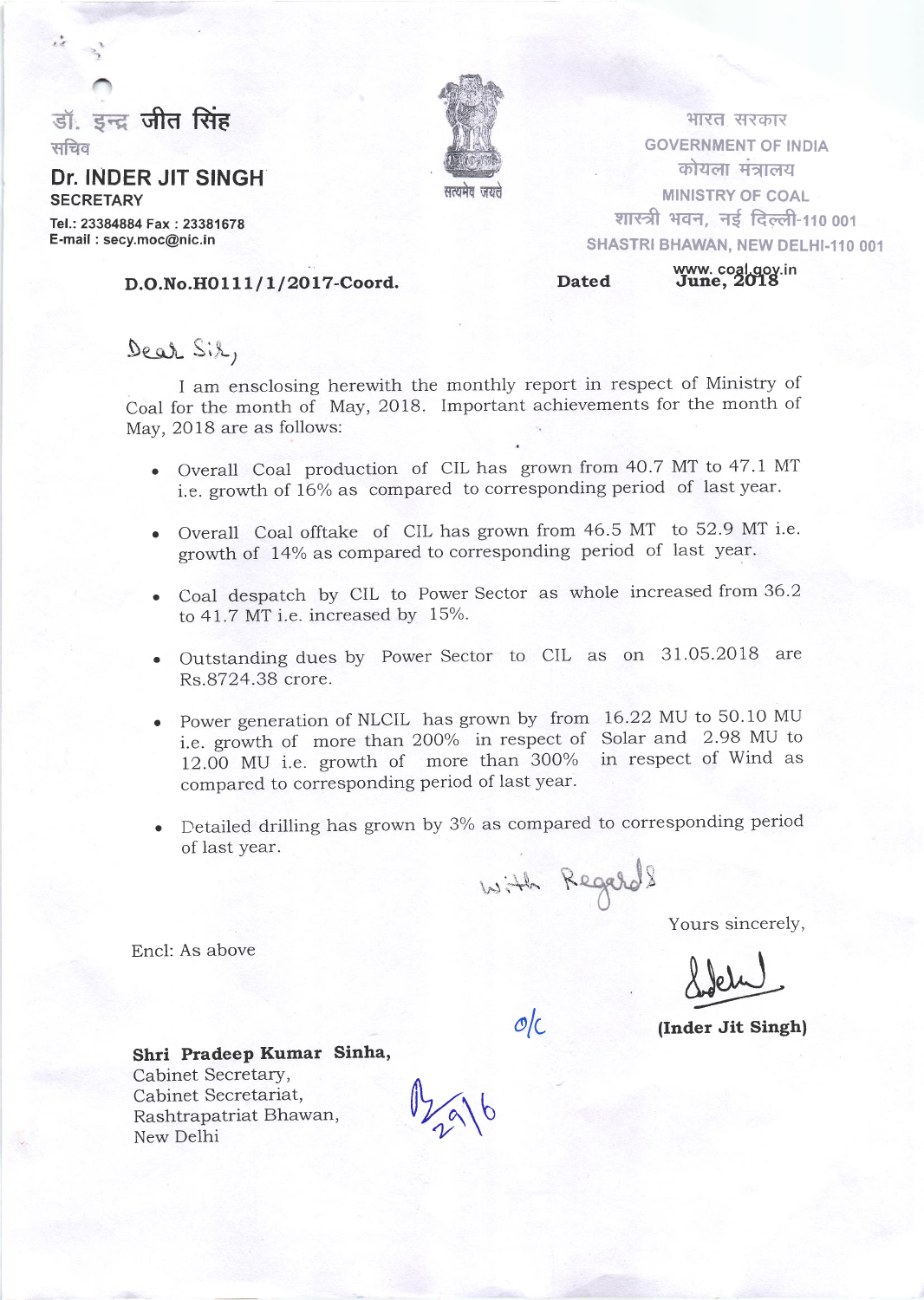# REPORT OF THE MINISTRY OF COAL FOR THE MONTH OF MAY, 2018

| S.<br>$\mathbf{N_0}$ | <b>Significant inputs</b>              |                                                                                                                                                                                                                                                                                                                                                                                                                                                                                                                                                                                                                                                             |                                                       |                                      |                     |                                |                  | <b>Status</b>                                                            |                     |                                                                |                                                                             |                                                                                      |  |  |
|----------------------|----------------------------------------|-------------------------------------------------------------------------------------------------------------------------------------------------------------------------------------------------------------------------------------------------------------------------------------------------------------------------------------------------------------------------------------------------------------------------------------------------------------------------------------------------------------------------------------------------------------------------------------------------------------------------------------------------------------|-------------------------------------------------------|--------------------------------------|---------------------|--------------------------------|------------------|--------------------------------------------------------------------------|---------------------|----------------------------------------------------------------|-----------------------------------------------------------------------------|--------------------------------------------------------------------------------------|--|--|
| $\mathbf{I}$ .       | policy<br>Important                    |                                                                                                                                                                                                                                                                                                                                                                                                                                                                                                                                                                                                                                                             |                                                       |                                      |                     |                                |                  | (a) Initiatives being taken in regard to de-allocated coal block         |                     |                                                                |                                                                             |                                                                                      |  |  |
|                      | decisions taken and                    |                                                                                                                                                                                                                                                                                                                                                                                                                                                                                                                                                                                                                                                             |                                                       |                                      |                     |                                |                  |                                                                          |                     |                                                                |                                                                             |                                                                                      |  |  |
|                      | major achievements<br>during the month | 8 <sup>th</sup> and 9 <sup>th</sup> meeting of High power expert committee to examine efficacy and challenges of the current bidding<br>$\bullet$<br>system was held on 17.05.2018 and 31.05.2018 respectively.<br>Request for Proposal dated 23.05.2018 for selection of Transaction Advisor for assisting in allotment and auction of<br>$\bullet$<br>coal mines and coal blocks under the CMSP Act and MMDR Act.                                                                                                                                                                                                                                         |                                                       |                                      |                     |                                |                  |                                                                          |                     |                                                                |                                                                             |                                                                                      |  |  |
|                      |                                        | Revenue generated in the month of May, 2018 is Rs. 80.62 crore and Production in the month of April, 2018 is 1.96<br>MT from the coal blocks allocated under Coal Mines (Special Provisions) Act, 2015.<br>Approval of the Central Government for relaxation in area limits under Section 6(1) (b) of the Mines and Minerals                                                                                                                                                                                                                                                                                                                                |                                                       |                                      |                     |                                |                  |                                                                          |                     |                                                                |                                                                             |                                                                                      |  |  |
|                      |                                        | (Development and Regulation) Act, 1957 was accorded for grant of grant of mining lease to M/s PSPCL for an area<br>of 1151.50 Ha. in respect of Pachhwara Central coal mine.<br>"The Coal Controller Organization has reported that the total production of Coal from the allocated captive coal<br>blocks for the Month of May, 2018 is 3.686 Million Tonnes (Provisional). However, it is informed that out of the<br>above mentioned coal production, coal production from coal blocks which have not been cancelled by the Hon'ble<br>Supreme Court viz. Moher & Moher Amlori Extn., Tasra and Pakri Barwadih is 1.672 Million Tonnes<br>(Provisional). |                                                       |                                      |                     |                                |                  |                                                                          |                     |                                                                |                                                                             |                                                                                      |  |  |
|                      |                                        | (b) Performance of NLC India Limited in May, 2018.                                                                                                                                                                                                                                                                                                                                                                                                                                                                                                                                                                                                          |                                                       |                                      |                     |                                |                  |                                                                          |                     |                                                                |                                                                             |                                                                                      |  |  |
|                      |                                        | S. No.                                                                                                                                                                                                                                                                                                                                                                                                                                                                                                                                                                                                                                                      | Product & Unit                                        |                                      | Target<br>May, 2018 |                                |                  | Actual<br>May, 2018                                                      |                     | Actual<br>May, 2017                                            | % variation<br>Target<br>May, 2018                                          | % variation<br>Actual<br>May, 2017                                                   |  |  |
|                      |                                        | 1.                                                                                                                                                                                                                                                                                                                                                                                                                                                                                                                                                                                                                                                          | Overburden $(LM^3)$                                   |                                      |                     | 126.00                         |                  | 146.64                                                                   |                     | 179.05                                                         | 16.38                                                                       | $-18.10$                                                                             |  |  |
|                      |                                        | 2.                                                                                                                                                                                                                                                                                                                                                                                                                                                                                                                                                                                                                                                          | Lignite (LT)                                          |                                      |                     | 11.15                          |                  | 6.73                                                                     |                     | 8.81                                                           | $-39.64$                                                                    | $-23.61$                                                                             |  |  |
|                      |                                        | 3.                                                                                                                                                                                                                                                                                                                                                                                                                                                                                                                                                                                                                                                          | Power Gross (MU)                                      |                                      |                     | 1822.97                        |                  | 1550.97                                                                  |                     | 1689.35                                                        | $-14.92$                                                                    | $-8.19$                                                                              |  |  |
|                      |                                        | 4.                                                                                                                                                                                                                                                                                                                                                                                                                                                                                                                                                                                                                                                          | Power Export (MU)                                     |                                      |                     | 1536.97                        |                  | 1293.92                                                                  |                     | 1405.75                                                        | $-15.81$                                                                    | $-7.96$                                                                              |  |  |
|                      |                                        | Company                                                                                                                                                                                                                                                                                                                                                                                                                                                                                                                                                                                                                                                     | Total<br>Plan<br>Outlay<br>for the<br>year<br>2018-19 | Target<br>Expenditure<br>(May, 2018) |                     | Actual<br>May, 2018<br>(Prov.) | Expenditure      | % of Actual<br>Expenditure<br>to<br>outlay<br>for<br>month<br>of<br>2018 | plan<br>the<br>May, | Target<br>of<br>Cumulative<br>Expenditure<br>upto<br>May, 2018 | Cumulative<br>Expenditure<br>Upto the<br>Month of<br>(May, 2018)<br>(Prov.) | % of Actual<br>Cumulative<br>Expenditure<br>Plan<br>to<br>outlay<br>uptoMay,<br>2018 |  |  |
|                      |                                        |                                                                                                                                                                                                                                                                                                                                                                                                                                                                                                                                                                                                                                                             | $2^{\circ}$                                           | $\mathfrak{Z}$                       |                     |                                | 4                | $\overline{5}$                                                           |                     | 6                                                              | $7\phantom{.0}$                                                             | $8\,$                                                                                |  |  |
|                      |                                        | CIL                                                                                                                                                                                                                                                                                                                                                                                                                                                                                                                                                                                                                                                         | 9500.00                                               | 370.42                               |                     |                                | 149.18           | 40.27                                                                    |                     | 696.27                                                         | 248.41                                                                      | 35.68                                                                                |  |  |
|                      |                                        | SCCL                                                                                                                                                                                                                                                                                                                                                                                                                                                                                                                                                                                                                                                        | 2000.00                                               | 133.33                               |                     |                                | 88.86            | 66.64                                                                    |                     | 266.66                                                         | 122.47                                                                      | 45.92<br>65.18                                                                       |  |  |
|                      |                                        | <b>NLCIL</b><br>Total                                                                                                                                                                                                                                                                                                                                                                                                                                                                                                                                                                                                                                       | 7645.00<br>19145.00                                   | 553.79<br>1057.54                    |                     |                                | 356.43<br>594.47 | 64.36<br>56.21                                                           |                     | 973.21<br>1936.14                                              | 634.32<br>1005.20                                                           | 51.91                                                                                |  |  |
|                      |                                        |                                                                                                                                                                                                                                                                                                                                                                                                                                                                                                                                                                                                                                                             | d) COAL PRODUCTION                                    |                                      |                     |                                |                  |                                                                          |                     |                                                                |                                                                             |                                                                                      |  |  |
|                      |                                        |                                                                                                                                                                                                                                                                                                                                                                                                                                                                                                                                                                                                                                                             |                                                       |                                      |                     |                                |                  | % Achievement                                                            |                     |                                                                |                                                                             | (Figs. In MT)                                                                        |  |  |
|                      |                                        | Company                                                                                                                                                                                                                                                                                                                                                                                                                                                                                                                                                                                                                                                     | Target                                                | May. 2018                            | Actual              |                                |                  |                                                                          |                     | April-May, 2018<br>Target                                      | Actual                                                                      | % Achievement                                                                        |  |  |
|                      |                                        | <b>CIL</b>                                                                                                                                                                                                                                                                                                                                                                                                                                                                                                                                                                                                                                                  | 51.2                                                  |                                      | 47.1                |                                |                  | 92%                                                                      |                     | 98.0                                                           | 92.0                                                                        | 94%                                                                                  |  |  |
|                      |                                        | SCCL                                                                                                                                                                                                                                                                                                                                                                                                                                                                                                                                                                                                                                                        | 5.5                                                   |                                      | 5.1                 |                                |                  | 92%                                                                      |                     | 10.9                                                           | 9.6                                                                         | 88%                                                                                  |  |  |
|                      |                                        | (e) OVERALL OFFTAKE<br>(Figs. In MT)                                                                                                                                                                                                                                                                                                                                                                                                                                                                                                                                                                                                                        |                                                       |                                      |                     |                                |                  |                                                                          |                     |                                                                |                                                                             |                                                                                      |  |  |
|                      |                                        | Company                                                                                                                                                                                                                                                                                                                                                                                                                                                                                                                                                                                                                                                     |                                                       | May, 2018                            |                     | May, 2017                      |                  | % Growth                                                                 |                     | April-May,<br>2018                                             | April-May,<br>2017                                                          | % Growth                                                                             |  |  |
|                      |                                        | <b>CIL</b>                                                                                                                                                                                                                                                                                                                                                                                                                                                                                                                                                                                                                                                  |                                                       | 52.9                                 |                     | 46.5                           |                  | 14%                                                                      |                     | 103.8                                                          | 91.6                                                                        | 13%                                                                                  |  |  |
|                      |                                        | SCCL                                                                                                                                                                                                                                                                                                                                                                                                                                                                                                                                                                                                                                                        | 5.8                                                   |                                      | 5.2                 |                                |                  | 12%                                                                      |                     | 11.6                                                           | 10.6                                                                        | 10%                                                                                  |  |  |
|                      |                                        | (f) COAL DESPATCH TO POWER (COAL AND COAL PRODUCTS)<br>(Figs. In MT)                                                                                                                                                                                                                                                                                                                                                                                                                                                                                                                                                                                        |                                                       |                                      |                     |                                |                  |                                                                          |                     |                                                                |                                                                             |                                                                                      |  |  |
|                      |                                        | Company                                                                                                                                                                                                                                                                                                                                                                                                                                                                                                                                                                                                                                                     | May, 2018                                             |                                      | May, 2017           |                                | % Growth         |                                                                          |                     | April-May,<br>2018                                             | April-May,<br>2017                                                          | $\frac{0}{0}$<br>Growth                                                              |  |  |

Outstanding Dues: The outstanding dues payable by Power Sector to CIL as on 31.05.2018 was Rs. 8724.38 crore. The undisputed dues accounted for Rs. 7170.71 crore out of the total outstanding dues as on 31.05.2018.

81.7

 $9.6$ 

 $71.4$ 

8.85

 $14%$ 

 $9\%$ 

 $15%$ 

 $11%$ 

 $CIL$ 

**SCCL** 

 $41.7$ 

 $4.8$ 

 $36.2$ 

 $4.3$